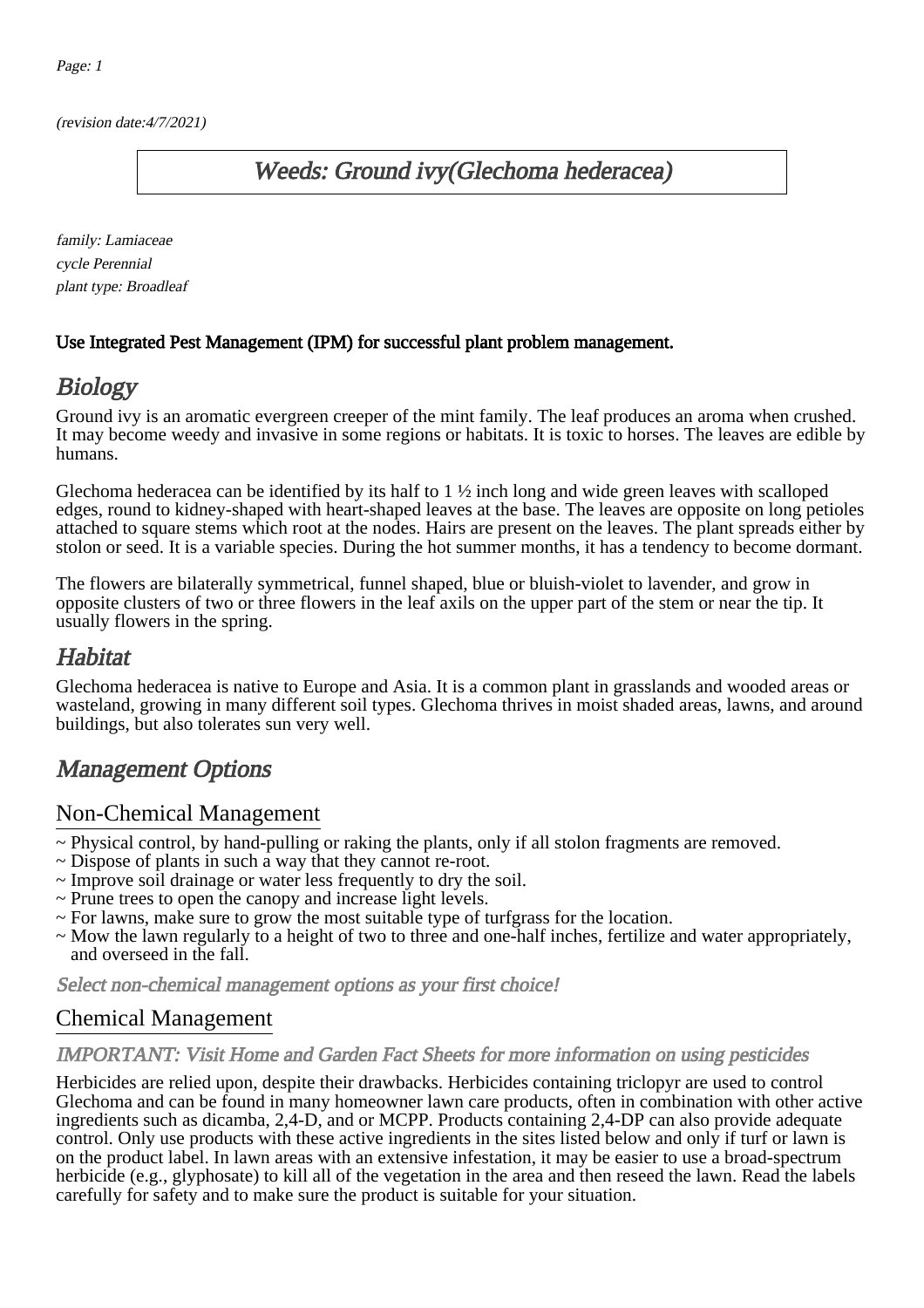- glyphosate

- products containing triclopyr

- triclopyr

- 2,4-D + MCPP + dicamba

Landscape Areas Turf Areas Turf Areas Bare Ground Areas

- triclopyr

- glyphosate